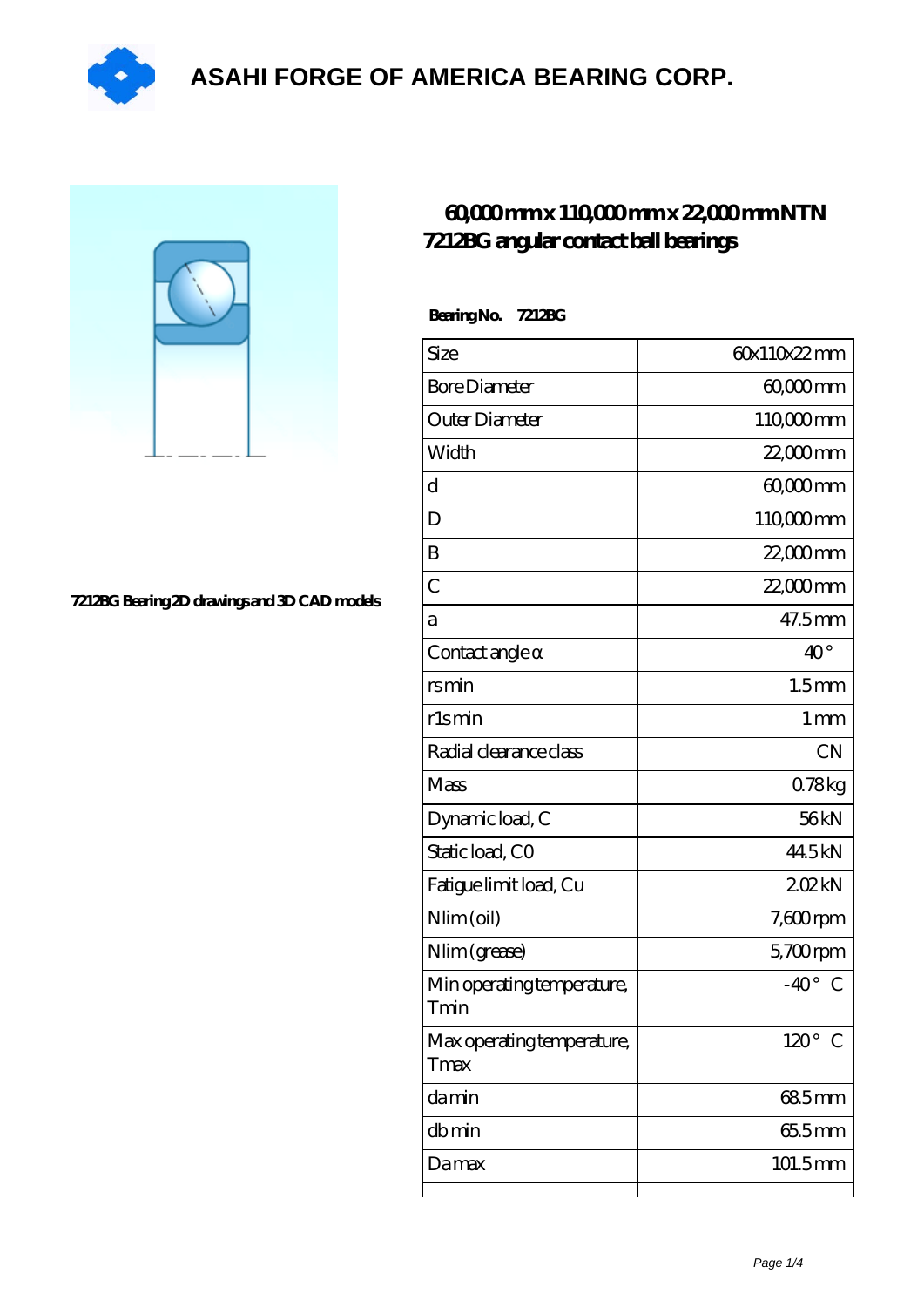

**[ASAHI FORGE OF AMERICA BEARING CORP.](https://pufidikcanavarlar.com)**

| Dbmax                              | 1045mm                                                                                                                                                                    |
|------------------------------------|---------------------------------------------------------------------------------------------------------------------------------------------------------------------------|
| rlamax                             | 1 mm                                                                                                                                                                      |
| ramax                              | $1 \,\mathrm{mm}$                                                                                                                                                         |
| Category                           | Angular Contact Ball<br>Bearings                                                                                                                                          |
| Inventory                          | 40                                                                                                                                                                        |
| Manufacturer Name                  | <b>NTN</b>                                                                                                                                                                |
| Minimum Buy Quantity               | N/A                                                                                                                                                                       |
| Weight / Kilogram                  | 0796                                                                                                                                                                      |
| Product Group                      | BOO3O8                                                                                                                                                                    |
| Enclosure                          | Open                                                                                                                                                                      |
| Flush Ground                       | Yes                                                                                                                                                                       |
| Rolling Element                    | <b>Ball Bearing</b>                                                                                                                                                       |
| Number of Rows of Balls            | Single Row                                                                                                                                                                |
| Precision Class                    | ABEC 1   ISO PO                                                                                                                                                           |
| Maximum Capacity / Filling<br>Slot | No                                                                                                                                                                        |
| Snap Ring                          | No                                                                                                                                                                        |
| Cage Material                      | <b>Steel</b>                                                                                                                                                              |
| Contact Angle                      | 40Degree                                                                                                                                                                  |
| <b>Internal Clearance</b>          | CO-Medium                                                                                                                                                                 |
| Number of Bearings                 | 1 (Single)                                                                                                                                                                |
| Mounting Arrangement               | Universal                                                                                                                                                                 |
| Inch - Metric                      | Metric                                                                                                                                                                    |
| Long Description                   | 60MM Bore; 110MM<br>Outside Diameter; 22MM<br>Width; Open; Yes Flush<br>Ground; Ball Bearing, Single<br>Row of Balls, ABEC 1   ISO<br>PQ No Filling Slot; No Snap<br>Ring |
| Category                           | Angular Contact Ball<br>Bearing                                                                                                                                           |
| <b>UNSPSC</b>                      | 31171531                                                                                                                                                                  |
| Harmonized Tariff Code             | 8482105028                                                                                                                                                                |
|                                    |                                                                                                                                                                           |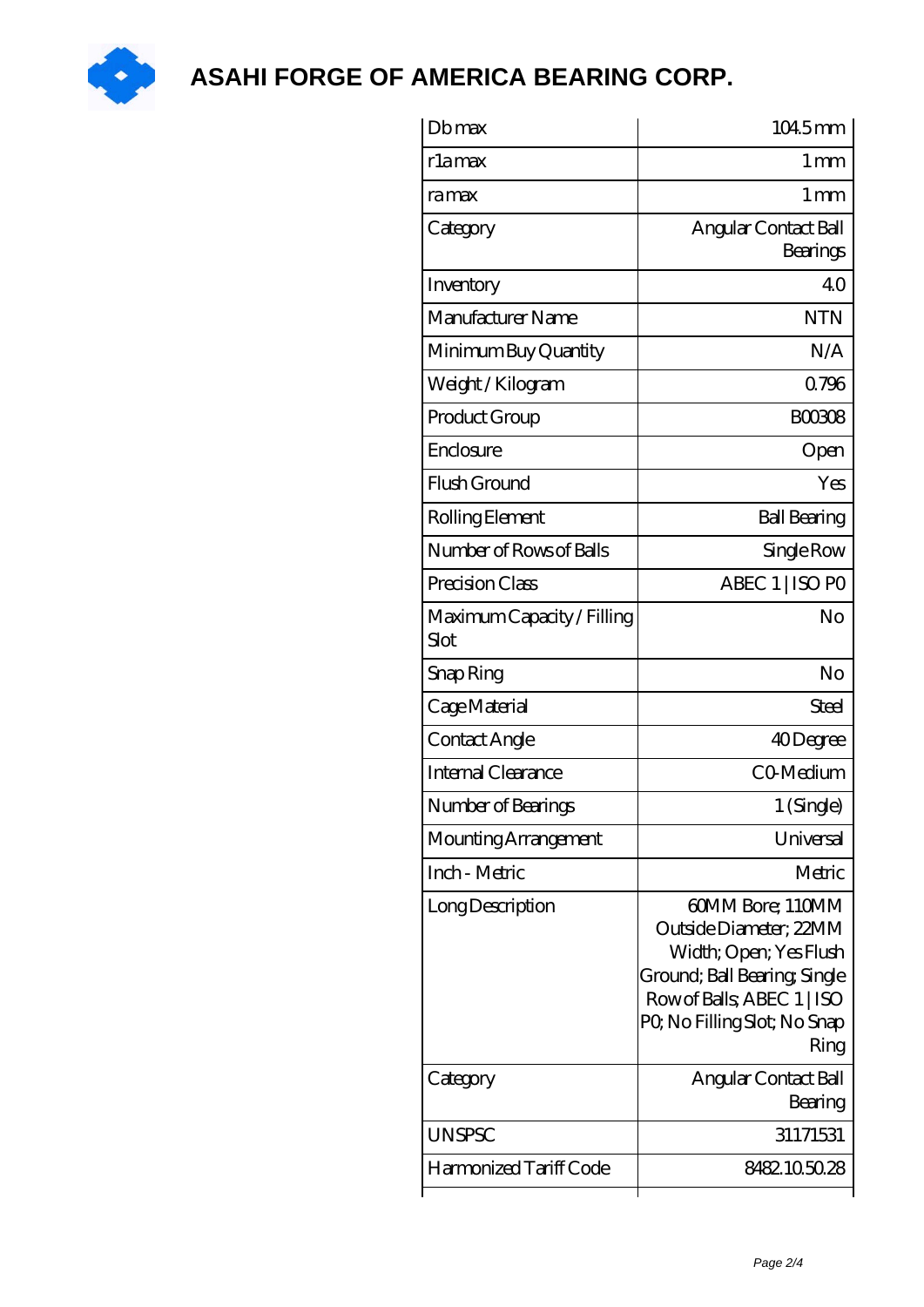

**[ASAHI FORGE OF AMERICA BEARING CORP.](https://pufidikcanavarlar.com)**

| Noun                             | Bearing                    |
|----------------------------------|----------------------------|
| Keyword String                   | Angular Contact            |
| Manufacturer URL                 | http://www.ntnamerica.co   |
| Manufacturer Item Number         | 7212BG                     |
| Weight/LBS                       | 1.757                      |
| Width                            | 0.866Inch   22 Millimeter  |
| Bore                             | 2362Inch   60Millimeter    |
| Outside Diameter                 | 4.331 Inch   110Millimeter |
| bore diameter:                   | 60mm                       |
| radial static load capacity:     | 44500N                     |
| outside diameter:                | 110mm                      |
| operating temperature<br>range:  | $-40$ to $120^{\circ}$ C   |
| overall width:                   | $22$ mm                    |
| cage material:                   | Steel                      |
| contact angle:                   | $40^{\circ}$               |
| outer ring width:                | $22$ mm                    |
| rowtype & fill slot:             | Single-RowNon-Fill Slot    |
| maximum rpm:                     | 7600rpm                    |
| internal clearance:              | CO                         |
| finish/coating                   | Uncoated                   |
| bore type:                       | Round                      |
| precision rating                 | ISO Class <sub>O</sub>     |
| closure type:                    | Open                       |
| fillet radius                    | 1.5 <sub>mm</sub>          |
| snap ring included:              | Without Snap Ring          |
| series:                          | 72B                        |
| bearing material:                | High Carbon Chrome Steel   |
| weight:                          | 0.795 kg                   |
| radial dynamic load<br>capacity: | 56000N                     |
| manufacturer product page:       | Click here                 |